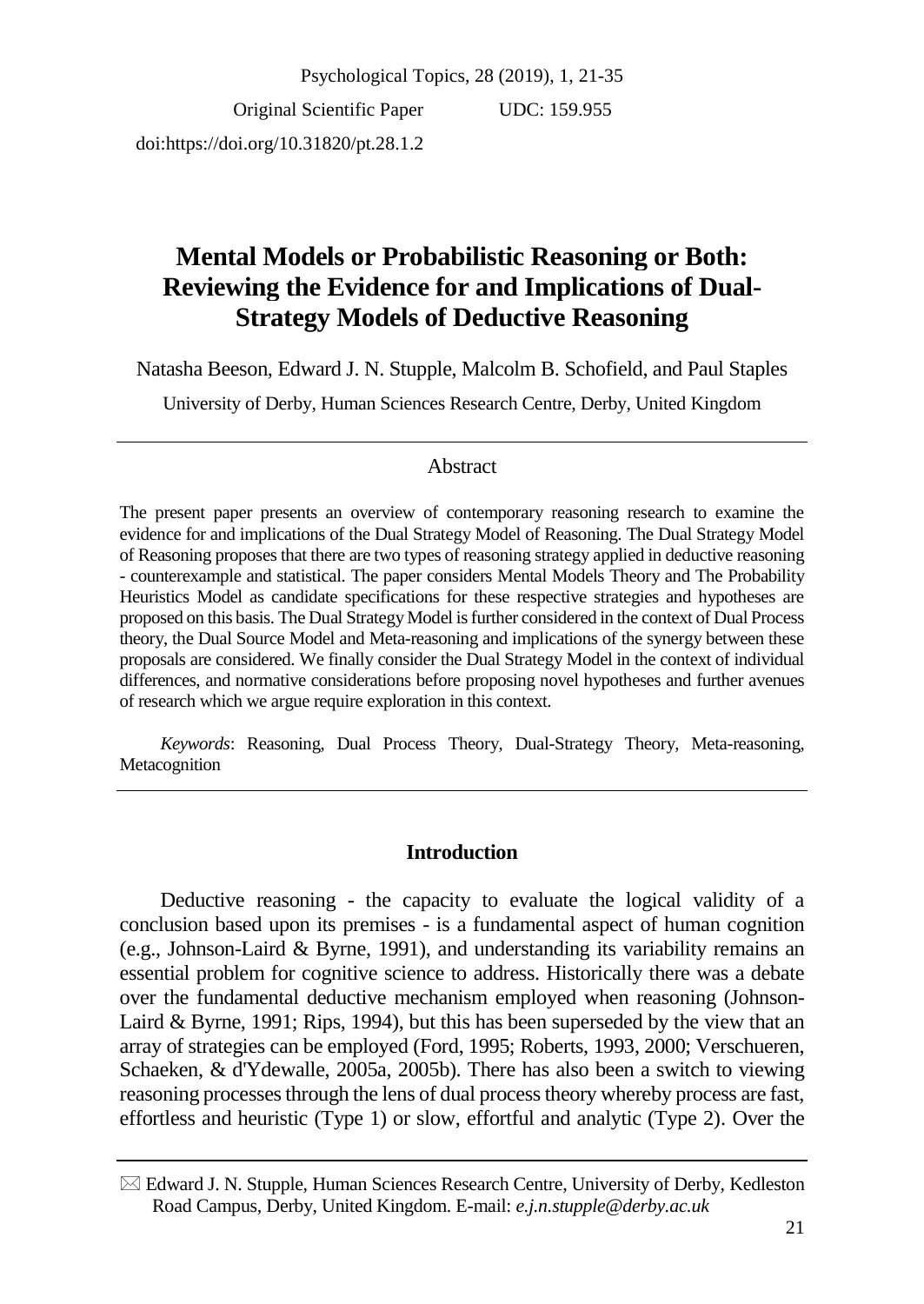last decade the 'new paradigm' in reasoning research has moved the emphasis away from normatively sanctioned logical benchmarks as a gold standard, and towards understanding and describing individual differences in interpretation, processing, metacognition and strategy (e.g., Elqayam & Evans, 2011; Roberts, Newstead, & Griggs, 2001; Stupple & Ball, 2014).

One innovative response to this development is the dual-strategy model of reasoning which proposes that individuals have access to both statistical and counterexample strategies (Markovits, Brisson, & de Chantal, 2015b; Verschueren et al., 2005a, 2005b). Thus individuals differ in their strategy preference and these strategies have differing processing demands and response outcomes. Counterexample strategies are typically slow and effortful and place higher demands on working memory, this contrasts with statistical strategies which are faster and entail a lower working memory demand (e.g. Markovits et. al., 2015b). The model is broadly consistent with a dual-process framework, with each of the strategies featuring similar characteristics to Type 1 and Type 2 reasoning processes, however there are important contrasts between these theoretical proposals (Markovits et al., 2015b), as both statistical and counterexample strategies include Type 1 and Type 2 processes.

In the following literature review we present a brief overview of classic theoretical proposals that are candidates to underpin the different strategies (Mental Models Theory and the Probability Heuristic Model), before moving on to consider the evidence base for the theory. We further consider the Dual Strategy Model in the context of meta-reasoning, soft normativism and individual differences, and propose further avenues of research that we argue require exploration in this context.

#### **Mental Models**

Johnson-Laird (1983) proposed the Mental Models Theory (MMT) by adapting the proposal that 'small-scale models' of reality are constructed through perception (Craik, 1943), to the reasoning domain. This view was developed and refined into the MMT we know today. The contemporary MMT makes three main assumptions about model construction (Johnson-Laird, 2001, 2006): 1. Each model is representative of a possibility; 2. Models are iconic: the components and structure of the model correspond to the components and structure of the possibility; 3. Models represent what is true, but not what is false (Johnson-Laird & Savary, 1999). This process occurs in three stages. In the comprehension stage, reasoners use pragmatic understanding of language, and general knowledge, to interpret the premises and construct a model of them. During the description stage, a parsimonious model is formulated that integrates the premises and containsinformation not explicitly stated in them and is a putative conclusion to them. Finally, the validation phase is a search for counterexamples to falsify the putative conclusion. If no counterexamples are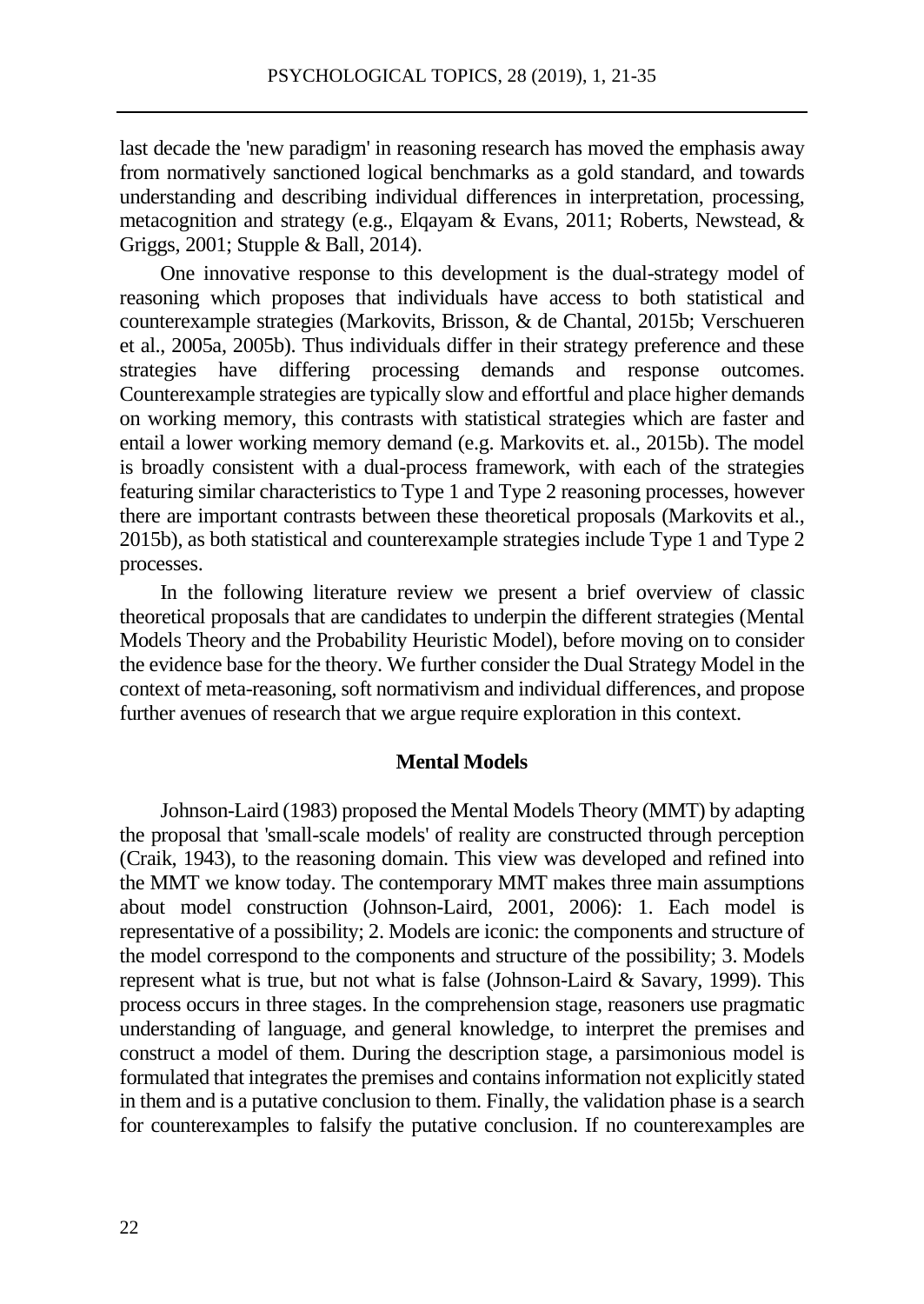found the conclusion can be accepted. However, not all participants engage in the search for counterexamples.

MMT predicts that as the number of models required increases so does the difficulty in making an inference; and that multiple model problems take longer and exhibit more errors (Johnson-Laird, 2001). Errors and processing time predictions are related to the limitations of working memory, as the consideration of multiple models can overload its capacity (e.g., Halford, Wilson,& Phillips, 1998). Syllogistic Figure further influences the working memory demand whereby figures without contiguous middle terms require the reordering of premises or switching the order of terms within premise(s) through a conversion process (Johnson-Laird & Bara, 1984; Stupple & Ball, 2007). MMT further predicts that individuals spontaneously develop a variety of model building strategies for deductive inferences with increased experience, for example, considering the most informative premise first (Bucciarelli & Johnson-Laird, 1999).

If MMT is an accurate description of the counterexample strategy in dualstrategy theory, these predictions should hold for reasoners who prefer a counterexample-based approach. Indeed, it includes possibility of meta-strategies within this group whereby variations in counterexample search and model building strategies should vary based on reasoning experience and/or aptitude. There is also evidence that many reasoners do not move beyond their initial model to search for counterexamples when generating conclusions from premises rather than evaluating presented conclusions. These individuals may be better characterized as having a dichotomous interpretation of the truth value of the conclusion rather than employing a counterexample strategy, they could still show less influence from the statistical information than those who prefer a statistical strategy, but not go beyond their first mental model.

## **Probability Heuristic Model**

Classic paradigms in the psychology of deduction were based on binary logic whereby all assertions can be allocated one of two values: true or false. However, a Bayesian view of cognition challenged this approach (e.g., Oaksford & Chater, 2007; Tenenbaum, Kemp, Griffiths, & Goodman, 2011), with probability theory or Bayes theorem considered as the normative standard against which reasoning should be judged (e.g., Chater & Oaksford, 1999; Elqayam & Over, 2013), and the view that deductive reasoning was probabilistic rather than logical. When initiating the dual strategy perspective Verschueren et al. (2005a, 2005b) proposed a minimalist view of the probabilistic/statistical strategy. However, in the present paper we explore the more highly specified Probability Heuristics Model (PHM), proposed by Chater and Oaksford (1999) as a putative account of the statistical strategy - particularly in the context of syllogistic reasoning.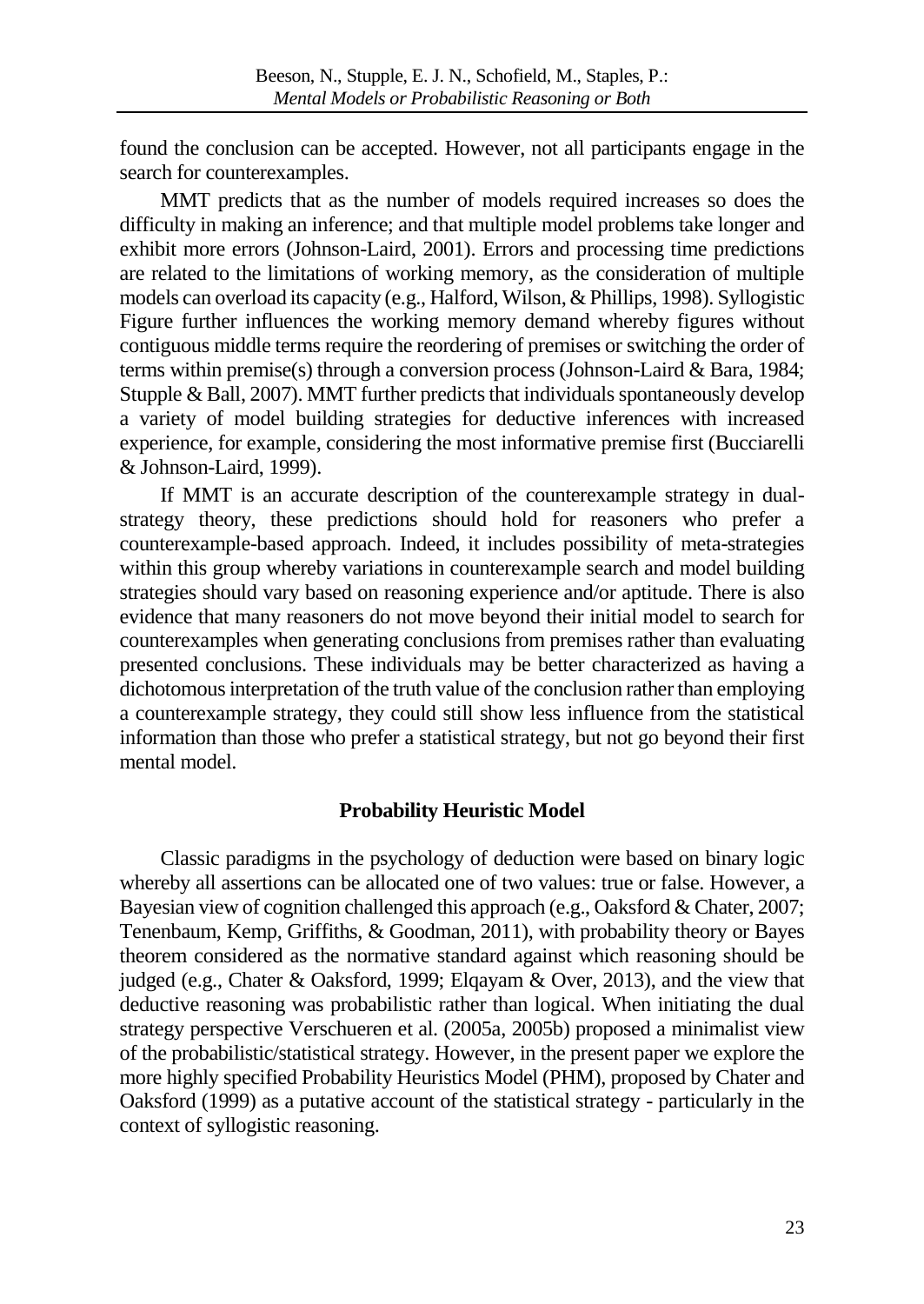PHM proposes that individuals employ heuristics to yield a probabilistically valid (*p* - valid) conclusion. The application of probabilistic heuristics has a number of assumptions. First, that different quantifiers vary in their informativeness such that some quantifiers are more informative than others. Second, some quantified assertions entail others (p - entailment). For example, the use of a 'particular', *Some* or *Some are not*, rather than a 'universal', All or No, implies that the universal statement is incorrect. In conjunction with these principles, reasoners apply probabilistic generation and testing heuristics to produce conclusions (see Chater & Oaksford, 1999, p. 196-202). One example is the min-heuristic which prevents the generation of conclusions that are more informative than the least informative premise.

PHM proposes that these assumptions and heuristics combine to provide a complete description of the processes that underlie reasoning. Indeed, the model has been successfully applied to a variety of reasoning problems, previously explained by models subscribing to logic as the norm against which reasoning is measured, including conditional inference (e.g. Oaksford, Chater, & Larkin, 2000), the Wason Selection task (e.g. Oaksford, Chater, & Grainger, 1999) and syllogistic reasoning problems (e.g. Chater & Oaksford, 1999). Similarly, work on syllogistic reasoning has also offered empirical support for the PHM demonstrating that the PHM can be extended to syllogisms featuring quantifiers such as 'Most' and 'Few' which have no logical conclusion (Chater & Oaksford, 1999). From the perspective of a Dual Strategy Model the PHM allows a detailed specification of likelihood assessments derived from the properties of the quantifiers, which would occur in conjunction with any contextual or belief driven influences on conclusion plausibility.

The PHM is not without criticism: 'No valid conclusion' responses are not well explained by the model (Hattori, 2016); and there is some debate over the conclusions that should be produced (e.g., Elflein & Ragni, 2018; Hattori, 2016). Such issues could be avoided if the Probability Heuristic Model described a possible strategy rather than a fundamental reasoning mechanism. For example, no valid conclusion responses can be predicted by counterexample strategies, particularly if participants have interpreted the task as requiring a judgment of logical necessity (or if we allow the possibility of mid-task strategy switching among some reasoners). Finally, some authors suggest PHM as a dual process account with Type 1 heuristics to generate conclusions and test procedures to determine p-validity (e.g., Schroyens, Schaeken, & Handley, 2003), as we will see later, this view aligns well with statistical strategies as outlined by Markovits and colleagues.

#### **The Dual-Strategy Model**

The dual-strategy model originated from work by Verschueren, Schaeken, and d'Ydawelle (2005a, 2005b) and proposed that reasoners employ two qualitatively different strategies for deductive reasoning: statistical and counterexample. This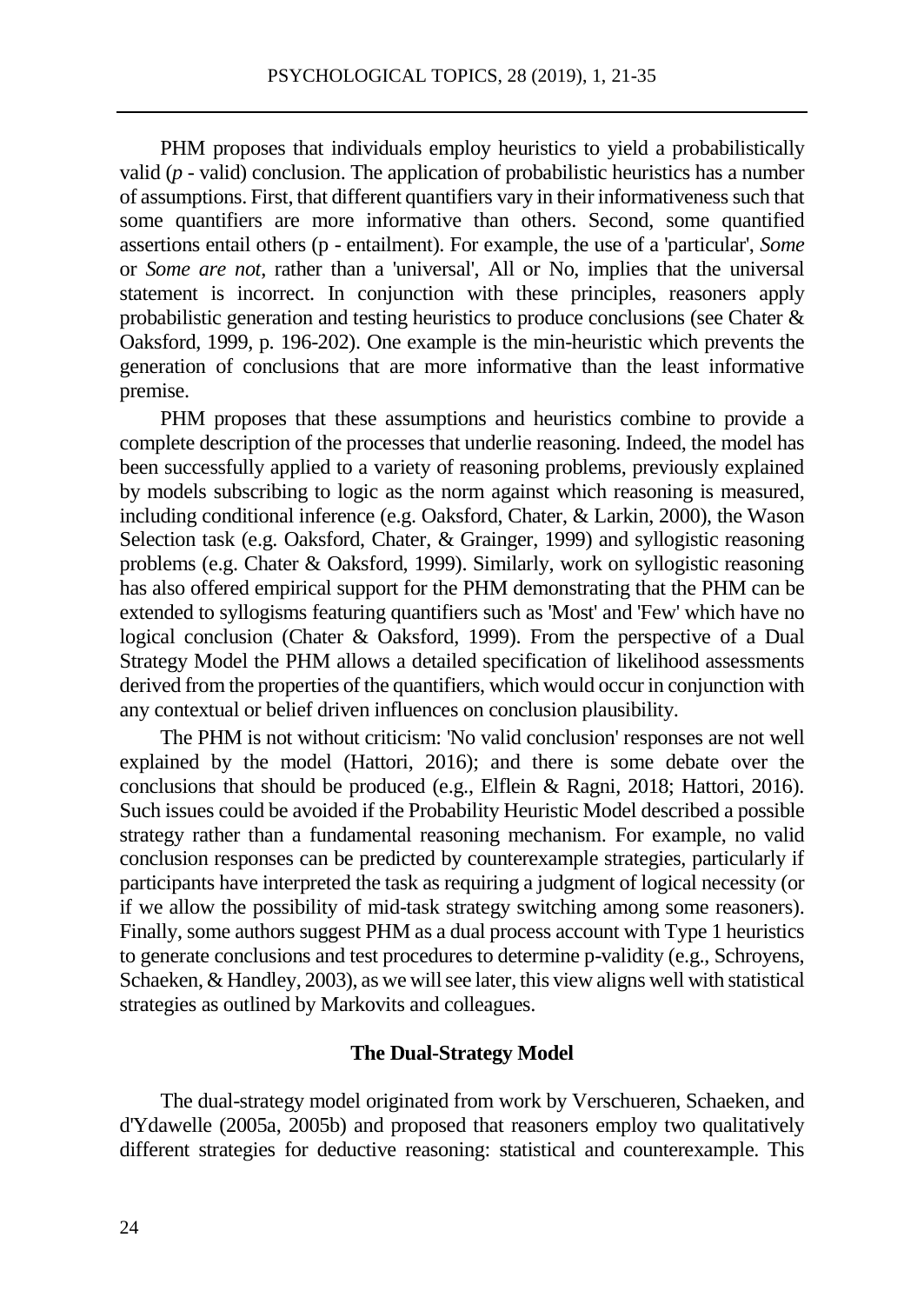model combines the explanations of counterexample models, derived from MMT (e.g., Johnson-Laird & Byrne, 1991) and probabilistic theories (e.g. Oaksford & Chater, 2007) and presents them as strategies rather than unitary frameworks. Counterexample strategies are associated with dichotomous assessments of validity and involve higher cognitive demand and increased working memory load particularly where participants move beyond basic model description. In comparison, statistical strategies are faster, intuitive and require fewer cognitive resources aligning with aspects of dual process theory but with notable caveats.

For instance, according to Markovits, Brisson, and de Chantal (2016) the dualstrategy model does not, however, describe a pure heuristic process, rather, the model focuses on the way in which logical inferences are made. The essential distinction of the model is that underlying statistical information from knowledge about the premises can influence the way the information is processed. Statistical strategies are essentially Bayesian and generate estimates of presented/generated conclusions being true (Oaksford & Chater, 2007; Oaksford et al., 2000). This contrasts with counterexample strategies whereby the ease with which a counterexample can be generated is dependent on both the logical structure of the problem and the likelihood of the conclusion given our knowledge of reality - as the number of plausible counterexamples increases so does the likelihood of a rejection. (e.g., Johnson-Laird, 2001).

Support for the dual-strategy model of reasoning derives from a series of studies conducted by Markovits and colleagues (e.g. Markovits, Brisson, & de Chantal, 2015a, 2015b, 2016; Markovits, Brisson, de Chantal, & Singmann, 2018; Markovits, Brisson, de Chantal, & Thompson, 2017; Markovits, Brunet, Thompson, & Brisson, 2013; Markovits, Lortie Forgues, & Brunet, 2012) which provide strong evidence for the distinction between counterexample and statistical strategies. Markovits et al. (2012) developed a method to distinguish between these reasoning strategies, by presenting problems accompanied by statistical information that described the likelihood of the putative conclusion. Individuals who rejected low probability conclusions more frequently were identified as adopting a statistical strategy. In contrast, individuals who were not influenced by the presence of statistical information were considered to adopt a counterexample strategy. There does however, remain the question as to whether these strategic preferences exist on a continuum or as a dichotomy.

Under time constraints, individuals preferentially adopt a statistical reasoning strategy (Markovits et al., 2013), but when reasoning without time constraints, reasoners preferred a counterexample strategy. This supports the argument that statistical strategies are less cognitively demanding than counterexample strategies, consistent with the prediction of the dual-strategy model, and indeed dual-process frameworks more generally. However, the task characteristics that encourage this preference warrant further consideration and replication with alternative paradigms and instruction sets. Response-time effects have shown that deductive inferences are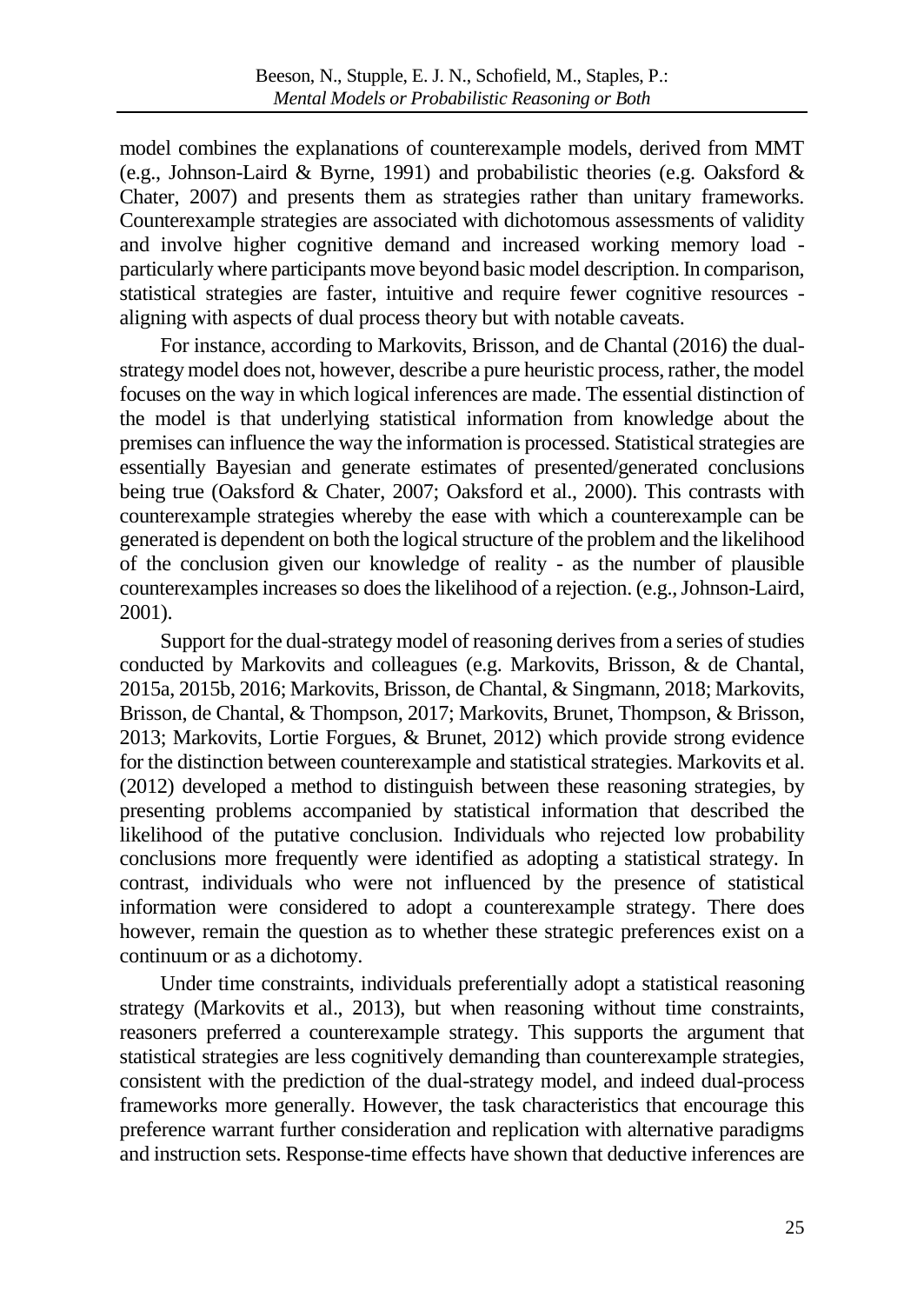typically faster when reasoners adopt a statistical strategy (Markovits et al., 2016). These experiments demonstrate some clear commonalities with standard dual process theories and it was a logical step for Markovits and colleagues to apply this approach to belief bias.

The dual-strategy model predicts a greater tendency to base responses on conclusion believability when a statistical strategy is used, because beliefs can drive likelihood assessments of conclusion. Across three different forms of reasoning, effects of conclusion belief were observed to be stronger for statistical strategies, compared to counterexample strategies (Markovits et al., 2017). Belief bias was stronger with probabilistic strategies, but was not eliminated among those using counterexample strategies. Ball and Stupple (2016) described three categories of dual process theory of belief bias: Default Interventionist, Parallel and Hybrid accounts - it is also not clear-cut which category of belief bias theory best explains the data. Within the Default-Interventionist account a dominant, default intuition is initially generated by Type 1 processing, which may be overridden by Type 2 processing. This intervention can occur when there is a lack of confidence in the default conclusion and cognitive resources are sufficient. Default responses generated by Type 1 processes are often convincing, and initiating Type 2 processing requires significant cognitive effort (Stanovich, 2009; Thompson, 2009) so Type 1 can win-out. Default interventionist explanations typically assume a mental models as representations (e.g., Evans, 2000; Stupple, Ball, Evans, & Kamal-Smith, 2011), but it would be possible to develop a probabilistic default interventionist account where defaults were derived from intuitive belief, but could be overridden by test procedures determining *p* - validity.

In contrast, parallel-processing models propose that both Type 1 and Type 2 occur simultaneously (e.g. Sloman, 1996; Stupple & Ball, 2008) with Type 1 outcomes being suppressed when conflict generates meta-cognitive uncertainty. These models could also have more probabilistic specifications. Finally, hybrid dualprocess theories offer a further alternative (Bago & De Neys, 2017; Handley & Trippas, 2015), whereby serial and parallel mechanisms that include intuitive heuristics and logical or probabilistic intuitions deliver Type 1 outputs that can coincide or conflict. When these processes deliver conflicting outcomes analytic processing is triggered to reduce metacognitive uncertainty by resolving the conflict. Hybrid accounts require little modification to include Type 1 processes based on beliefs/context and probabilistic heuristics applied to quantifier combinations. Evidence for multiple sources of intuition feeding into the reasoning process is now well established (e.g., De Neys, 2012; Handley & Trippas, 2015; Trippas, Handley, Verde, & Morsanyi, 2016) and these factors would be expected with either strategy, that belief based intuition has more impact in probabilistic strategies.

Hybrid models of belief bias are consistent with the proposals from Trippas, Thompson, and Handley (2017) who show evidence of slow belief responses and fast logic responses. They also concur with the dual-source model which proposes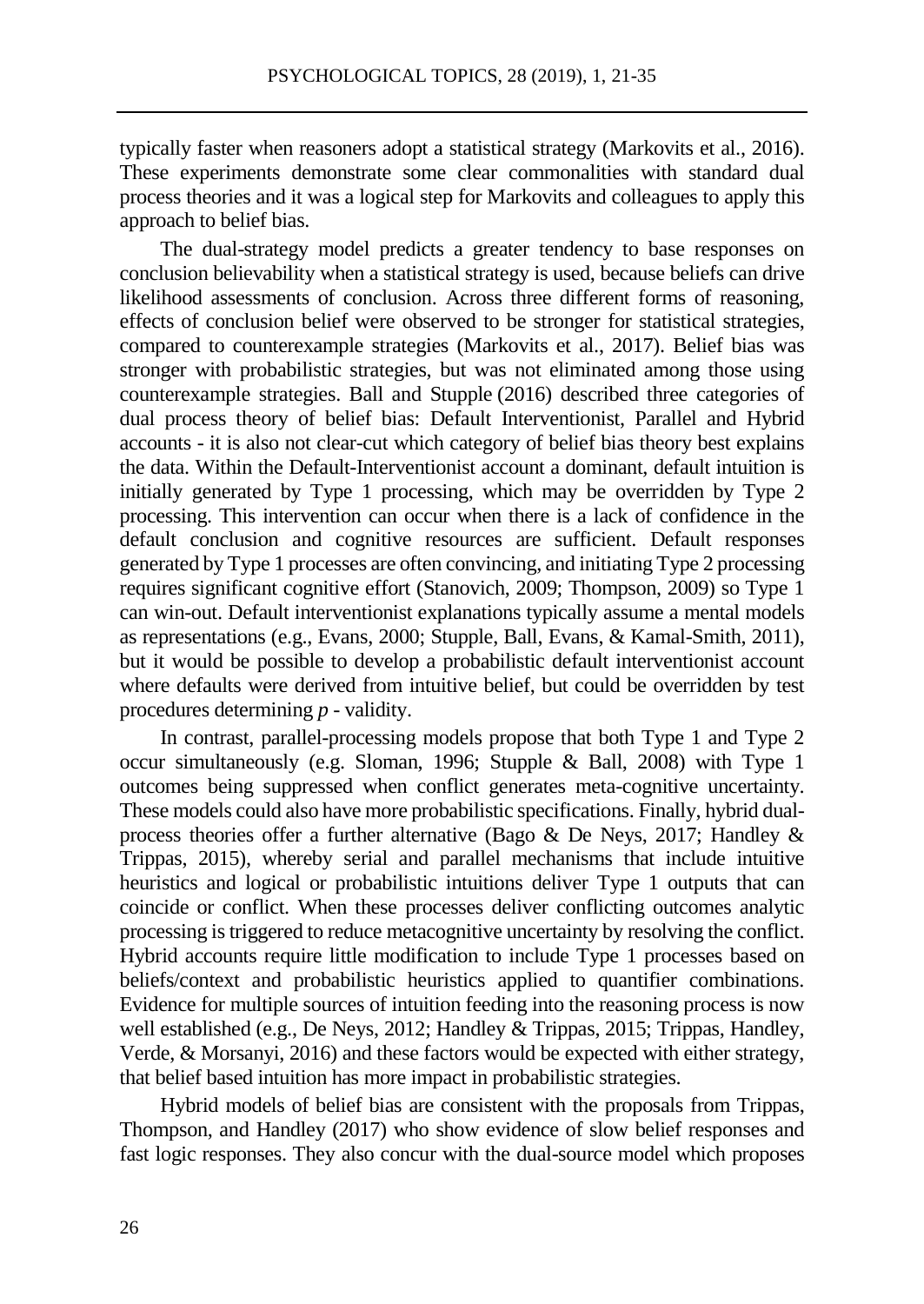that, individuals must combine prior knowledge of information surrounding the subject matter and information concerning logical form (Singman, Klauer, & Beller, 2016; Singmann, Klauer, & Over, 2014). Hybrid and dual-source models are in broad agreement that there are intuitions based on knowledge/belief /context and upon the logical form/probabilistic heuristics/pragmatics that influence reasoning processes and outcomes - the precise specifications, such as the extent to which these processes conform to the characteristics of Type 1, how conflict is resolved and how they generalise across different tasks with differing complexities remains an open question for the field.

Markovits et al. (2018) combined the dual-source model, with the dual-strategy model, and demonstrated that logical form influenced deductive inference equally for both counterexample and statistical reasoners. Logical form was also observed to influence probabilistic inferences that used explicit statistical information although these findings were less clear-cut. This nuanced finding requires further unpacking in future studies to explore whether intuitive influences derived from logic or belief have the same underlying mechanism irrespective of the strategy adopted, or whether task interpretation and intuitions differ between strategy groups. We concur with Markovits et al. that understanding the effects of logical form, reasoning strategy and the form of inference is a minimum requirement for a complete theoretical account of deductive inference. However, we would go further and suggest that a comprehensive deductive reasoning theory should also predict individual differences based on working memory capacity, cognitive disposition, perceived normative standards that the participants work towards, and the interpretation of the quantifiers and connectives. These individual differences impact upon the metacognitive processes and meta-reasoning that are central to strategy selection (and perseverance with or abandonment of that strategy), as well as the degree of confidence required to endorse a solution (and the calibration between this and response accuracy).

A metacognitive account of reasoning process is a vital component in any reasoning theory, as the act of monitoring and controlling reasoning processes, and allocating cognitive resources are central to the completion or otherwise of the task (Ackerman & Thompson, 2017a). Ackerman and Thompson (2017a) presented a framework for meta-reasoning research inspired by metacognitive approaches in learning and memory research (Bjork, Dunlosky, & Kornell, 2013; Nelson & Narens, 1990). Much metacognition research focused on learning and memory and their associated monitoring and control processes, but the metacognitive processes that underlie reasoning (or meta-reasoning) and problem solving (Ackerman & Thompson, 2017a, 2017b; Bjork et al., 2013), are an increasing priority.

One fruitful approach to examining meta-reasoning processes is that applied by Thompson and colleagues (e.g., Thompson, Prowse-Turner, & Pennycook, 2011) which has focused on feeling of rightness (FOR) using a two-response methodology. The two-response methodology requires participants to quickly provide a first response, then rate the FOR about this response before being offered the opportunity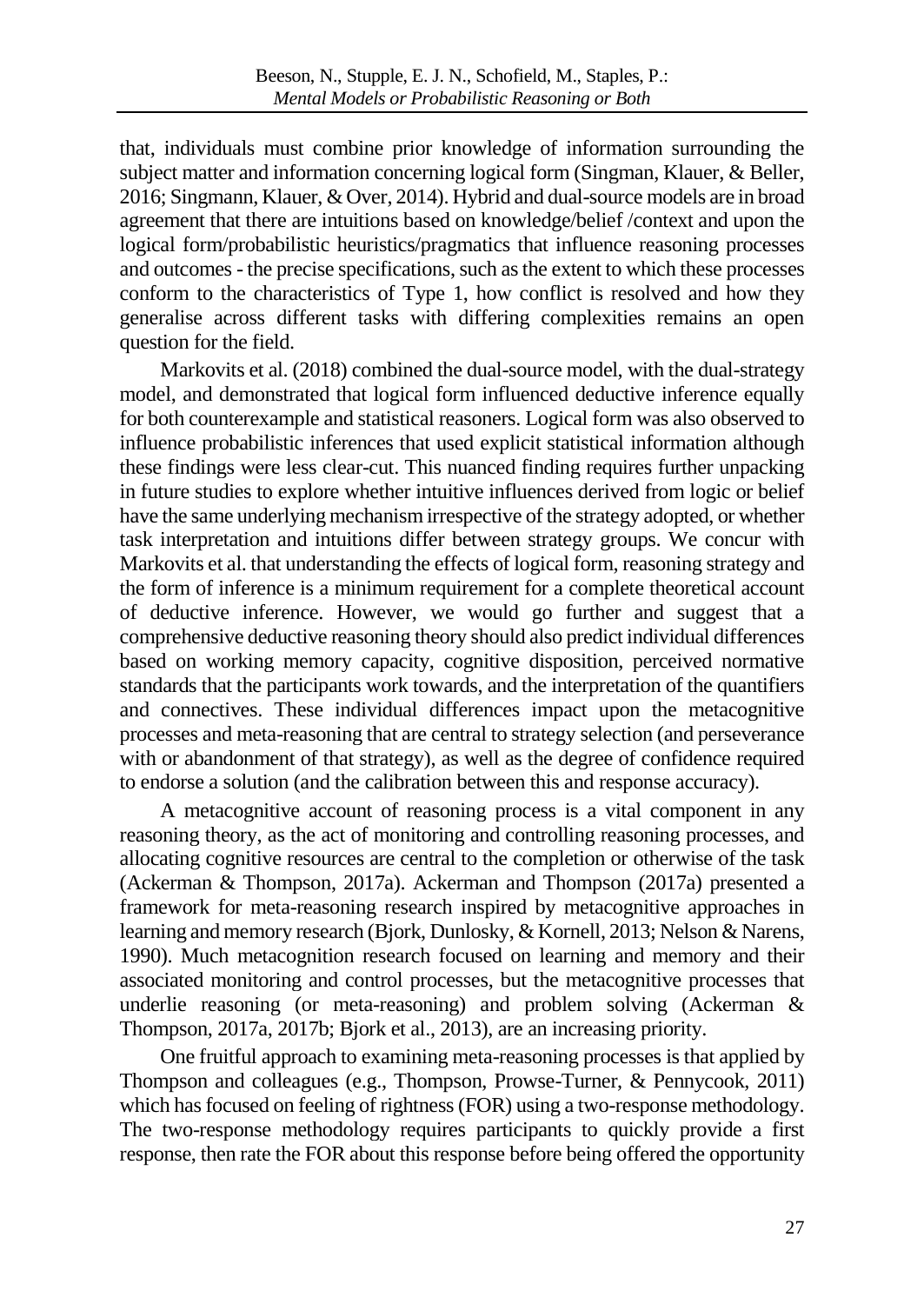to revise it. This methodology was applied to the min-heuristic demonstrating that min-conclusions resulted in stronger FOR and were also processed more quickly, than non-min-conclusions. Additionally, min-conclusions were less frequently reassessed and fewer changes in responses were given to these conclusions. These data support at least this component of PHM as a candidate for Type 1 elements of statistical reasoning strategies.

However, as FOR are the result of heuristic cues, the amount of time allocated to reanalysing the initial response may not be indicative of problem difficulty or cognitive load (Ackerman & Thompson, 2017b). Indeed, as answer fluency is related to heuristic cues, incorrect answers can be given with high levels of confidence (Thompson et al., 2011; Thompson & Johnson, 2014). Familiarity with problem content also has a similar effect of producing high levels of confidence in incorrect answers (Markovits, Thompson, & Brisson, 2015; Shynkaruk & Thompson, 2006). However, it is also possible in some cases that FOR can indeed reflect problem difficulty, such as in the presence of conflicting answers (De Neys, Cromheeke, & Osman, 2011; Thompson et al., 2011).

Despite the developing evidence for the metacognitive processes involved in the initiation and termination of analytic thinking, more work is required to explore the metacognitive processes that underlie strategy selection. Beilock and deCaro (2007) investigated the costs of selecting strategies, and found that the least demanding strategy is the most likely to be selected. Further research on the monitoring and control processes that influence strategy selection is also needed. Reder and Ritter (1992) demonstrated that strategy selection may be impaired by monitoring processes that are based on misleading information. The processes associated with strategy selection may be based on heuristic cues and thus the reliability of such cues should influence the quality of strategy selection (Ackerman & Thompson, 2017b). Determining the extent to which strategy selection is volitional or implicit is a further consideration - particularly as Roberts (2000) has argued that participants are capable of switching strategy between tasks or even across trials using the same tasks. Some participants in the Dual strategy paradigm demonstrated strong preferences for statistical or counterexample approaches, but others were less clear cut - these individuals may indeed be strategy switchers.

In a novel study Bajšanski, Žauhar, and Valerjev (2018) applied metacognitive methods to syllogistic reasoning tasks and examined the extent to which consensuality effects generalise from general knowledge tasks to reasoning. They demonstrated that while confidence and accuracy were not strongly correlated, participants were more confident when generating the most common answers to the reasoning problems. This methodology is an excellent approach to identifying commonalities between reasoners and can help to identify the cues that influence reasoning processes and outcomes. This approach may be particularly valuable in the context of the Dual Strategy theory as the different outcomes for statistical and counterexample reasoners would suggest a lack of commonality between these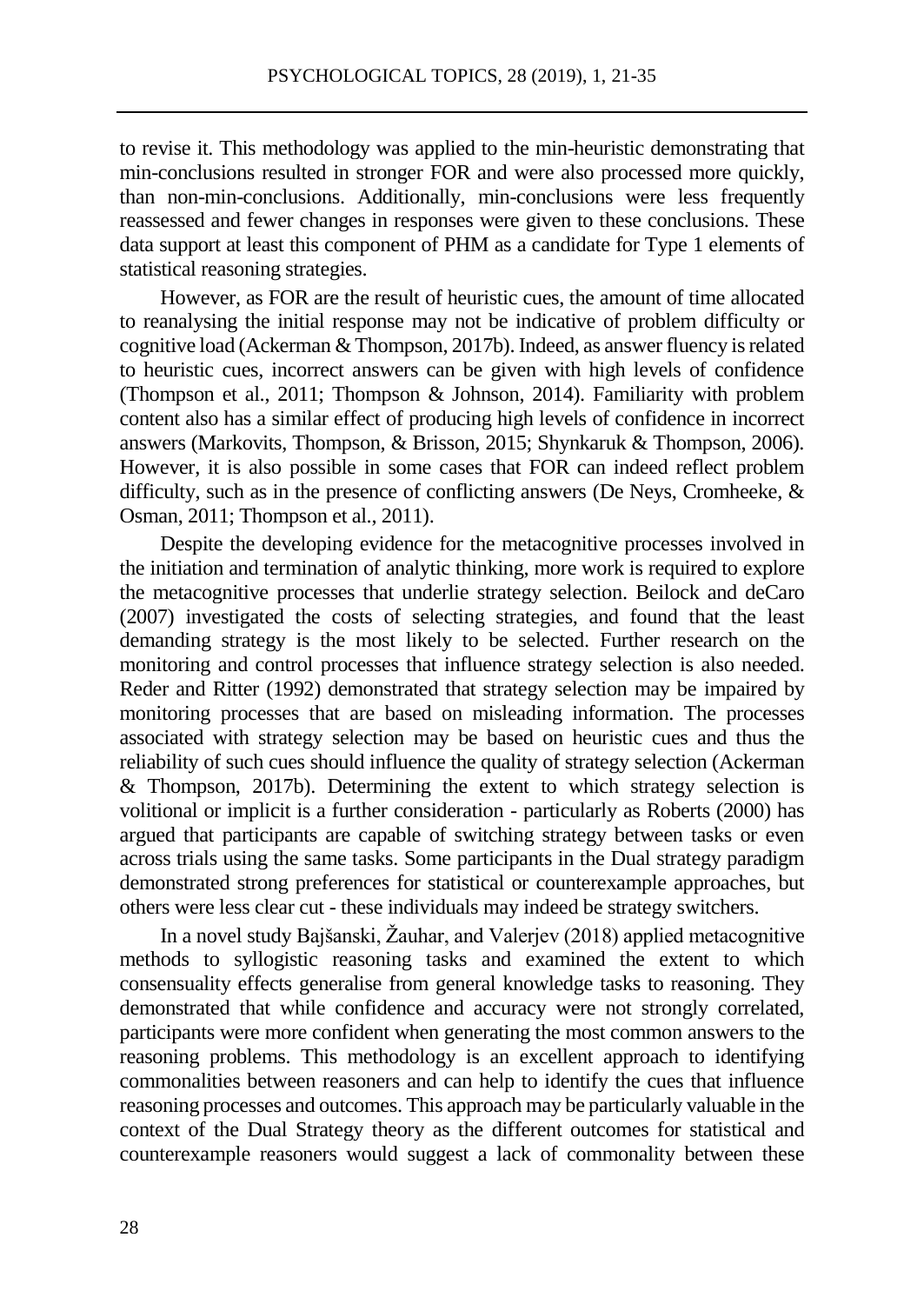groups. Applying this method to the different groups may identify different patterns of consensuality and help to triangulate the different properties of the strategies.

Metacognitive processes have been shown to play a vital role in initiating (e.g. Markovits et al., 2015; Shynkaruk & Thompson, 2006; Thompson et al., 2011; Thompson, Evans, & Campbell, 2018) and terminating (e.g. Ackerman, 2014) analytic thinking, as well as strategy selection (e.g. Bröder & Newell, 2008; Markovits et al., 2013; Reder & Ritter, 1992; Rieskamp & Hoffrage, 2008). As such, developing understanding of these processes is essential to expanding our understanding of reasoning, and potentially, improving performance (Ackerman & Thompson, 2017b).

## **Future Directions and Conclusions**

It is our view that the Dual Strategy model has immense promise in explaining the extreme variability in reasoning performance. Perhaps the great strength of the approach is its compatibility with other perspectives, with success and potential to draw upon classic theories proposed as fundamental deductive mechanisms, dual process theory and dual source models, as well as the important development in meta-reasoning. We would contend however, that while the integration of such a range of paradigms makes for an exciting prospect we would caution that this will generate as many new questions as it does answers. In this final section we outline a modest range of proposals to further extend the approach.

The Dual Strategy Model has a good evidence base thus far, but the detailed specification of the mechanisms in the two strategies involved requires further empirical demonstration to determine where the limits of the generalisability lie. We argue that there is much potential in the use of MMT and PHM as candidate specifications for the two strategies. The fact that these accounts are so highly specified, with a substantial range of well-established effects is double-edged as it allows for strong predictions but also reduces the parsimony of the account.

One empirically testable contrast between statistical and counterexample strategies based upon the contrast between MMT and PHM is the role of syllogistic figure. A counter example strategy based on MMT principles would entail a cognitive load associated with integrating the premises to form a mode in the description stage when the middle terms of the problem are not contiguous (e.g., figure BACB should be more demanding than ABBC, cf. Stupple & Ball, 2007). In contrast to MMT the PHM makes no strong predictions about syllogistic figure and a more general statistical strategy would not necessarily require a premise integration process and as such would not show this differential cognitive load.

At the core of the Dual Strategy Model is the assumption of individual differences and that these differences can be fundamental to the way that individuals approach their reasoning. However, there is an extensive literature on individual differences in reasoning that has not yet been applied to the model (e.g., Stanovich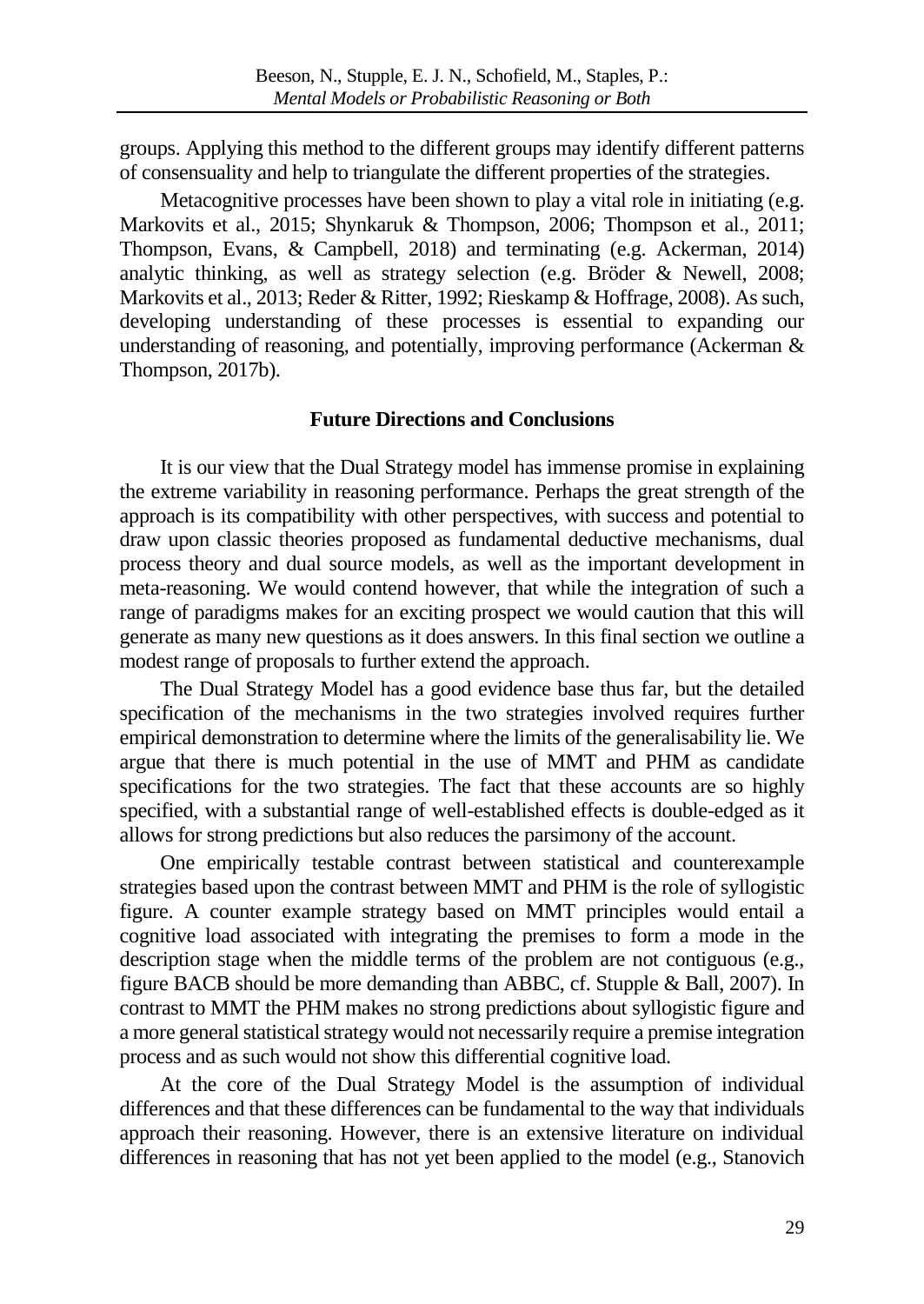& West, 2000). An examination of the individual differences in cognitive ability, disposition, interpretation, response time and motivation of reasoners who apply different strategies is likely to be prudent. It would be predicted - in line with dual process predictions (e.g., Stupple et al., 2011; Stupple & Ball, 2014; Stupple, Pitchford, Ball, Hunt, & Steel, 2017) that participants who respond faster (using a statistical strategy) may be more likely to be cognitive misers with lower working memory spans (Stupple, Gale, & Richmond, 2013). It is a further possibility that statistical strategies represent a failure or absence of 'decoupling' the problem from the mental simulation of its solution (Toplak & Stanovich, 2012). In the present context this would entail suspending pragmatic, contextual and belief-driven elements of a problem to enable hypothetical thinking about its abstract properties in line with view of Type 2 thinking at its purest.

We would argue that adopting a 'soft normativist' approach (e.g., Stupple & Ball, 2014) would facilitate this - soft normativism allows for normative evaluations of reasoning performance alongside the pursuit of descriptive research goals. Thus, the unnecessary constraints of rigid normativism and the slippery slope of strong relativism in judging the outcomes of our reasoning processes are avoided. For example, the use of Bayesian and Logic based normative benchmarks may be instructive as to the strategies being employed because different participants may view these different standards as appropriate to the task at hand. Indeed, the recruitment of participants untrained in logic raises the possibility that task interpretation involves an informal or naïve reflective equilibrium whereby participants attempt to give the most rational response available in line with normative standards they are aware of or reasoning strategies they deem appropriate to reach their goal (see Stupple & Ball, 2014 for further description of this view). Where a participant judges the reasoning task as one of determining the plausibility of the conclusion rather than its logical necessity (a judgement for which they may lack the requisite mindware) a probabilistic strategy could be considered a reasonable, rational approach.

In conclusion, the recent developments in the reasoning literature: the Dual Strategy Model, dual-source (e.g., Singmann et al., 2014) and Hybrid models (Bago  $\&$  De Neys, 2017) and the increasing focus on Meta-reasoning (Thompson  $\&$ Ackerman, 2017a) offer considerable optimism for the reasoning domain. Dualprocess theories require more nuanced specification to address the critics of the approach (e.g., Keren & Schul, 2009; Kruglanski & Gigerenzer, 2011) and these new approaches - dual strategy, dual-source and meta-reasoning provide the means to answer this challenge within a dual process framework.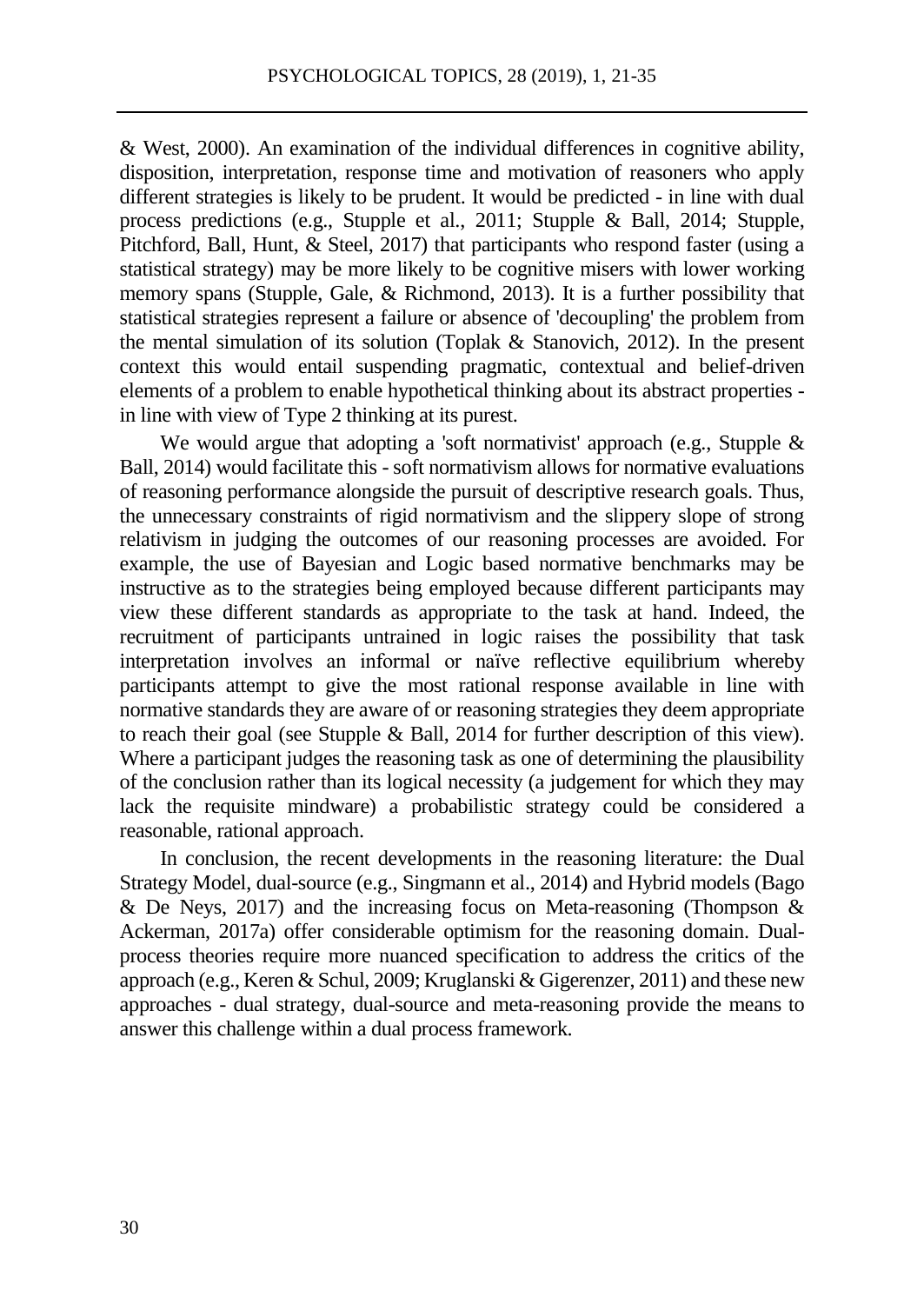#### **References**

- Ackerman, R. (2014). The Diminishing Criterion Model for metacognitive regulation of time investment. *Journal of Experimental Psychology: General, 143*(3), 1349-1368.
- Ackerman, R., & Thompson, V. A. (2017a). Meta-reasoning: Monitoring and control of thinking and reasoning. *Trends in Cognitive Sciences*, *21*(8), 607-617.
- Ackerman, R., & Thompson, V. A (2017b). Meta-reasoning: Shedding meta-cognitive light on reasoning research. In L. Ball & V. Thompson (Eds.), *International handbook of thinking & reasoning.* London: Psychology Press.
- Bago, B., & De Neys, W. (2017). Fast logic?: Examining the time course assumption of dual process theory. *Cognition*, *158*, 90-109.
- Bajšanski, I., Žauhar, V., & Valerjev, P. (2018). Confidence judgments in syllogistic reasoning: The role of consistency and response cardinality. *Thinking & Reasoning*, *25,*  14-47.
- Ball, L. J., & Stupple, E. J. N. (2016). Dual reasoning processes and the resolution of uncertainty: The case of belief bias. In L. Macchi, M. Bagassi, & R. Viale (Eds.), *Cognitive unconscious and human rationality* (pp. 143-165). Cambridge: MIT Press.
- Beilock, S. L., & DeCaro, M. S. (2007). From poor performance to success under stress: Working memory, strategy selection, and mathematical problem solving under pressure. *Journal of Experimental Psychology: Learning, Memory, and Cognition, 33*(6), 983- 998.
- Bjork, R. A., Dunlosky, J., & Kornell, N. (2013). Self-regulated learning: Beliefs, techniques, and illusions. *Annual Review of Psychology, 64*, 417-444.
- Bröder, A., & Newell, B. R. (2008). Challenging some common beliefs: Empirical work within the adaptive toolbox metaphor. *Judgment and Decision Making, 3*(3), 205-214.
- Bucciarelli, M., & Johnson-Laird, P. N. (1999). Strategies in syllogistic reasoning. *Cognitive Science*, *23*(3), 247-303.
- Chater, N., & Oaksford, M. (1999). The Probability Heuristics Model of syllogistic reasoning. *Cognitive Psychology*, *38*(2), 191-258.
- Craik, K. J. W. (1943). *The nature of explanation* (Vol. 445). Cambridge: CUP Archive.
- De Neys, W. (2012). Bias and conflict: A case for logical intuitions. *Perspectives on Psychological Science*, *7*(1), 28-38.
- De Neys, W., Cromheeke, S., & Osman, M. (2011). Biased but in doubt: Conflict and decision confidence. *PLoS ONE*, e15954.
- Elflein, L., & Ragni, M. (2018). Putting the probability heuristics model to the test. In T. T. Rogers, M. Rau, X. Zhu, & C. W. Kallish (Eds.), *Proceedings of the 40th Annual Conference of the Cognitive Science Society* (pp. 1639-1644). Austin, TX: Cognitive Science Society.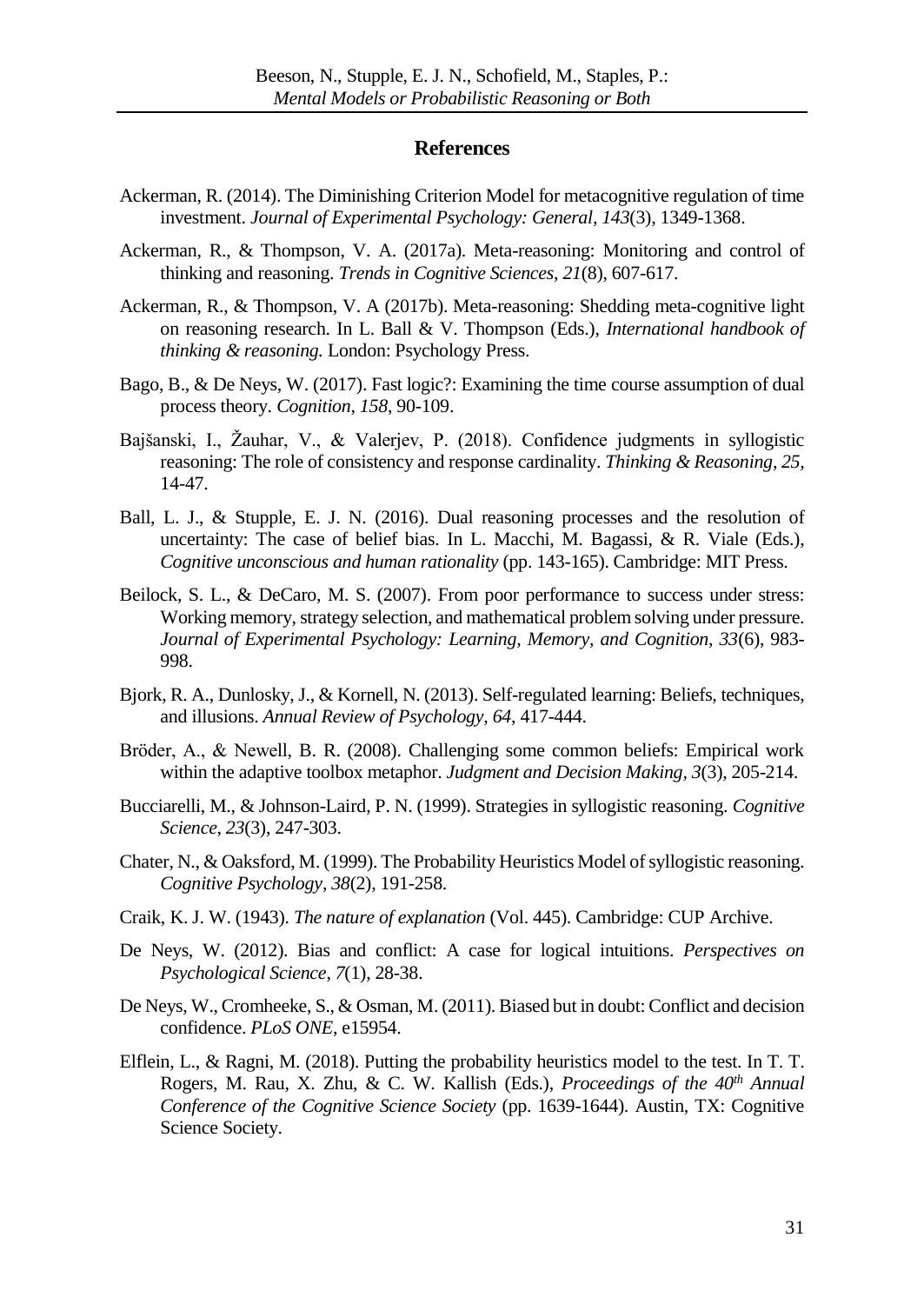- Elqayam, S., & Evans J. St. B. T. (2011). Subtracting "ought" from "is": Descriptivism versus normativism in the study of human thinking. *Behavioural and Brain Sciences, 34*(5), 233-290.
- Elqayam, S., & Over, D. E. (2013). New paradigm psychology of reasoning: An introduction to the special issue edited by Elqayam, Bonnefon, and Over. *Thinking & Reasoning*, *19*(3-4), 249-265.
- Evans, J. St. B. T. (2000). Thinking and believing. In J. Garcìa-Madruga, N. Carriedo, & M. J. González-Labra (Eds.), *Mental models in reasoning* (pp. 41-56). Madrid: UNED.
- Ford, M. (1995). Two modes of mental representation and problem solution in syllogistic reasoning. *Cognition, 54*(1), 1-71.
- Halford, G. S., Wilson, W. H., & Phillips, S. (1998). Processing capacity defined by relational complexity: Implications for comparative, developmental, and cognitive psychology. *Behavioral and Brain Sciences*, *21*(6), 803-831.
- Handley, S. J., & Trippas, D. (2015). Dual processes and the interplay between knowledge and structure: A new parallel processing model. *Psychology of Learning and Motivation, 62*, 33-58.
- Hattori, M. (2016). Probabilistic representation in syllogistic reasoning: A theory to integrate mental models and heuristics. *Cognition, 157*, 296-320.
- Johnson-Laird, P. N. (1983) *Mental models: Towards a cognitive science of language, inference, and consciousness.* Cambridge: Cambridge University Press / Harvard University Press.
- Johnson-Laird, P. N. (2001). Mental models and deduction. *Trends in Cognitive Sciences*, *5*(10), 434-442.
- Johnson-Laird, P. N. (2006). *How we reason*. Oxford: Oxford University Press.
- Johnson-Laird, P. N., & Bara, B. G. (1984). Syllogistic inference. *Cognition*, *16*(1), 1-61.
- Johnson-Laird, P. N., & Byrne, R. M. J. (1991). *Deduction*. Hillsdale, NJ: Erlbaum.
- Johnson-Laird, P. N., & Savary, F. (1999). Illusory inferences: A novel class of erroneous deductions. *Cognition*, *71*(3), 191-229.
- Keren, G., & Schul, Y. (2009). Two is not always better than one: A critical evaluation of two-system theories. *Perspectives of Psychological Science, 4*(6), 533-550.
- Kruglanski, A. W., & Gigerenzer, G. (2011). Intuitive and deliberate judgements are based on common principles. *Psychological Review, 118*(1), 97-109.
- Markovits, H., Brisson, J., & de Chantal, P. L. (2015a). Additional evidence for a dualstrategy model of reasoning: Probabilistic reasoning is more invariant than reasoning about logical validity. *Memory & Cognition*, *43*(8), 1208-1215.
- Markovits, H., Brisson, J., & de Chantal, P. L. (2015b). Deductive updating is not Bayesian. *Journal of Experimental Psychology: Learning, Memory, and Cognition, 41*(4), 949- 956.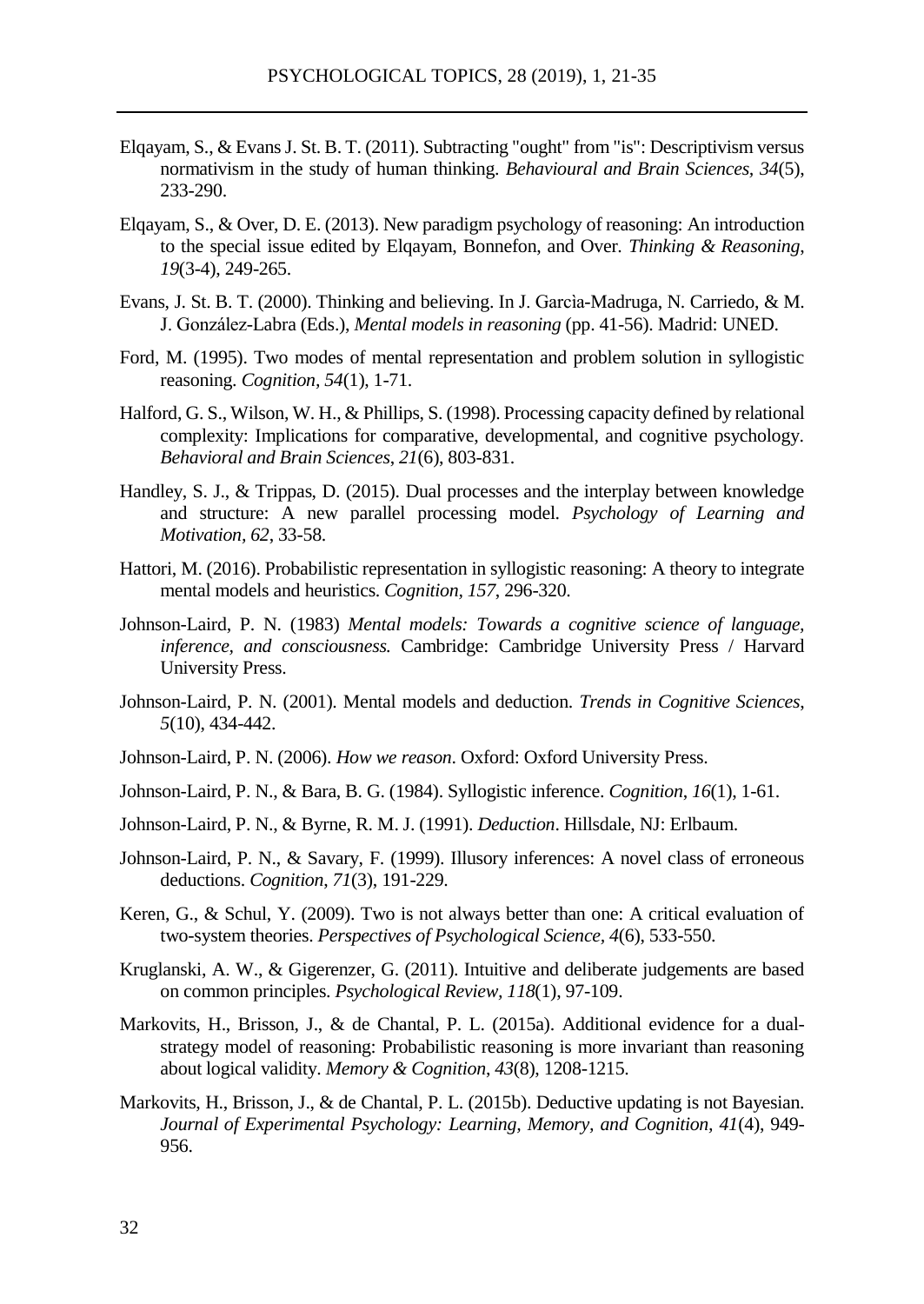- Markovits, H., Brisson, J., & de Chantal, P. L. (2016). Logical reasoning versus information processing in the dual-strategy model of reasoning. *Journal of Experimental Psychology: Learning, Memory, and Cognition*, *43*(1), 72-80.
- Markovits, H., Brisson, J., de Chantal, P. L., & Singmann, H. (2018). Multiple layers of information processing in deductive reasoning: Combining dual strategy and dualsource approaches to reasoning. *Journal of Cognitive Psychology*, *30,* 1-12.
- Markovits, H., Brisson, J., de Chantal, P. L., & Thompson, V. A. (2017). Interactions between inferential strategies and belief bias. *Memory & Cognition, 45*(7), 1182-1192.
- Markovits, H., Brunet, M.-L., Thompson, V., & Brisson, J. (2013). Direct evidence for a dual process model of deductive inference. *Journal of Experimental Psychology: Learning, Memory, and Cognition, 39*(4), 1213-1222.
- Markovits, H., Lortie Forgues, H., & Brunet, M. L. (2012). More evidence for a dual-process model of conditional reasoning. *Memory & Cognition, 40*(5), 736 -747.
- Markovits, H., Thompson, V. A., & Brisson, J. (2015). Metacognition and abstract reasoning. *Memory & Cognition, 43*(4), 681-693.
- Nelson, T. O., & Narens, L. (1990). Metamemory: A theoretical framework and new findings. In G. Bower (Ed.), *The psychology of learning and motivation: Advances in research and theory* (Vol. 26, pp. 125-173). San Diego, CA: Academic Press.
- Oaksford, M., & Chater, N. (2007). *Bayesian rationality: The probabilistic approach to human reasoning.* Cambridge: Oxford University Press.
- Oaksford, M., Chater, N., & Grainger, B. (1999). Probabilistic effects in data selection. *Thinking & Reasoning, 5,* 193-243.
- Oaksford, M., Chater, N., & Larkin, J. (2000). Probabilities and polarity biases in conditional inference. *Journal of Experimental Psychology: Learning, Memory, and Cognition*, *26*(4), 883.
- Reder, L. M., & Ritter, F. E. (1992). What determines initial feeling of knowing? Familiarity with question terms, not with the answer. *Journal of Experimental Psychology: Learning, Memory, and Cognition, 18*(3), 435-451.
- Rieskamp, J., & Hoffrage, U. (2008). Inferences under time pressure: How opportunity costs affect strategy selection. *Acta Psychologica, 127*(2), 258-276.
- Rips, L. J. (1994). *The psychology of proof*. Cambridge, MA: MIT Press.
- Roberts, M. J. (1993). Human reasoning: Deduction rules or mental models, or both?. *The Quarterly Journal of Experimental Psychology Section A*, *46*(4), 569-589.
- Roberts, M. J. (2000). Individual differences in reasoning strategies: A problem to solve or an opportunity to seize. In W. Schaeken, G. De Vooght, & G. d'Ydewalle (Eds.), *Deductive reasoning and strategies* (pp. 23-48). London: LEA.
- Roberts, M. J., Newstead, S. E., & Griggs, R. A. (2001). Quantifier interpretation and syllogistic reasoning. *Thinking & Reasoning*, *7*(2), 173-204.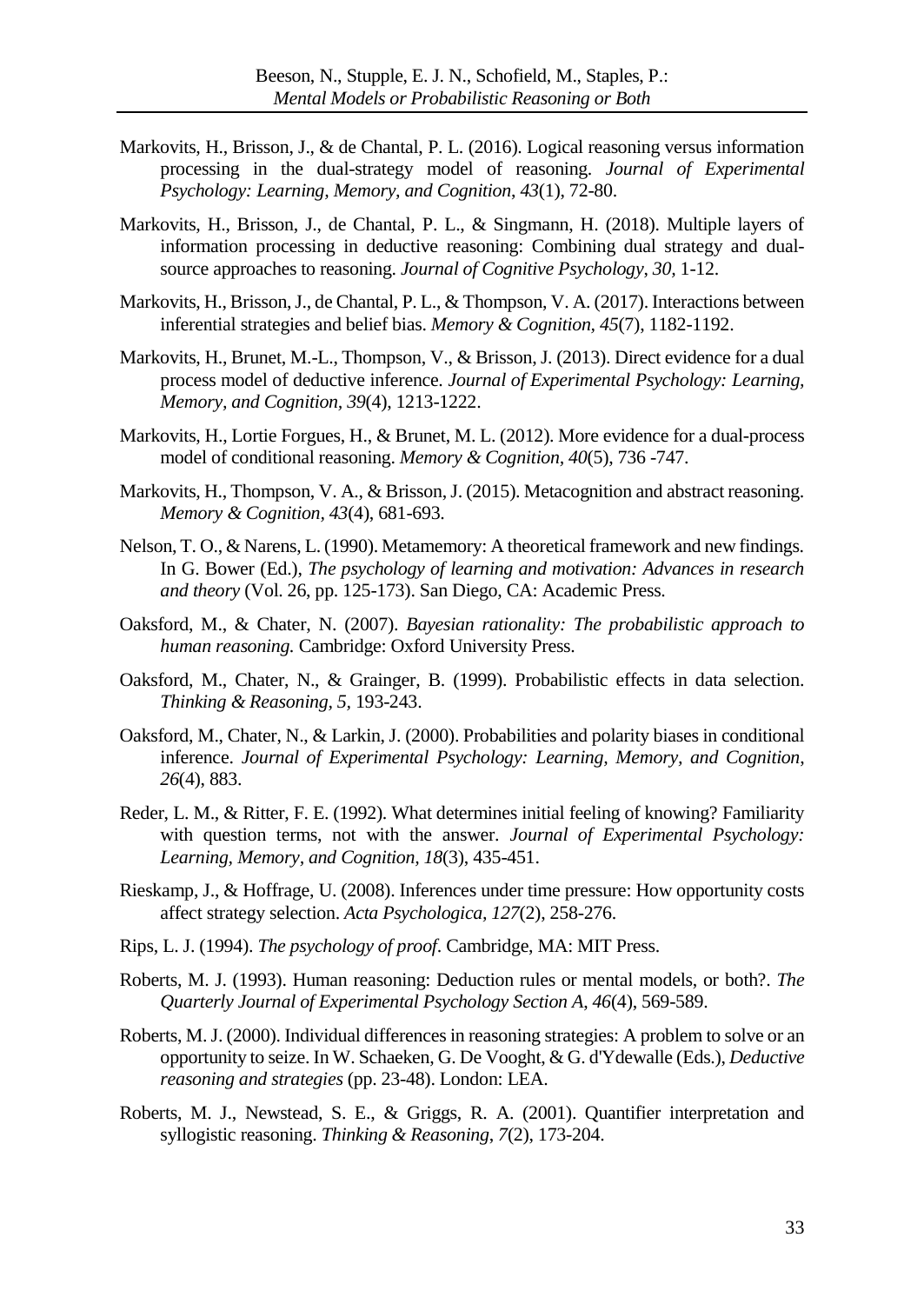- Schroyens, W., Schaeken, W., & Handley, S. (2003). In search of counter-examples: Deductive rationality in human reasoning. *The Quarterly Journal of Experimental Psychology Section A*, *56*(7), 1129-1145.
- Shynkaruk, J. M., & Thompson, V. A. (2006). Confidence and accuracy in deductive reasoning. *Memory & Cognition, 34*, 619-632.
- Singmann, H., Klauer, K. C., & Beller, S. (2016). Probabilistic conditional reasoning: Disentangling form and content with the dual-source model. *Cognitive Psychology, 88*, 61-87.
- Singmann, H., Klauer, K. C., & Over, D. (2014). New normative standards of conditional reasoning and the dual-source model. *Frontiers in Psychology, 5*, 316.
- Sloman, S. A. (1996). The empirical case for two systems of reasoning. *Psychological Bulletin*, *119*(1), 3-22.
- Stanovich, K. E. (2009). Distinguishing the reflective, algorithmic, and autonomous minds: Is it time for a tri-process theory. In J. Evans & K. Frankish (Eds.), *Two minds: Dual processes and beyond* (pp. 55-88). Oxford, UK: Oxford University Press.
- Stanovich, K. E., & West, R. F. (2000). Individual differences in reasoning: Implications for the rationality debate?. *Behavioral and Brain Sciences*, *23*(5), 645-665.
- Stupple, E. J. N., & Ball, L. J. (2007). Figural effects in a syllogistic evaluation paradigm: An inspection-time analysis. *Experimental Psychology*, *54*(2), 120-127.
- Stupple, E. J. N., & Ball, L. J. (2008). Belief-logic conflict resolution in syllogistic reasoning: Inspection-time evidence for a parallel process model. *Thinking & Reasoning, 14*(2), 168-181.
- Stupple, E. J. N., & Ball, L. J. (2014). The intersection between Descriptivism and Meliorism in reasoning research: Further proposals in support of 'soft normativism'. *Frontiers in Psychology*, *5*, 1269.
- Stupple, E. J., Ball, L. J., Evans, J. S. B., & Kamal-Smith, E. (2011). When logic and belief collide: Individual differences in reasoning times support a selective processing model. *Journal of Cognitive Psychology*, *23*(8), 931-941.
- Stupple, E., Gale, M., & Richmond, C. (2013). Working memory, cognitive miserliness and logic as predictors of performance on the cognitive reflection test. In M. T. Knauff, M. Pauen, N. Sebanz, & I. Wachsmuth (Eds.), *Proceedings of the 35th Annual Conference of the Cognitive Science Society* (pp. 1396-1401). Austin, TX: Cognitive Science Society.
- Stupple, E. J., Pitchford, M., Ball, L. J., Hunt, T. E., & Steel, R. (2017). Slower is not always better: Response-time evidence clarifies the limited role of miserly information processing in the Cognitive Reflection Test. *PloS ONE*, *12*(11), e0186404.
- Tenenbaum, J. B., Kemp, C., Griffiths, T. L., & Goodman, N. D. (2011). How to grow a mind: Statistics, structure, and abstraction. *Science*, *331*(6022), 1279-1285.